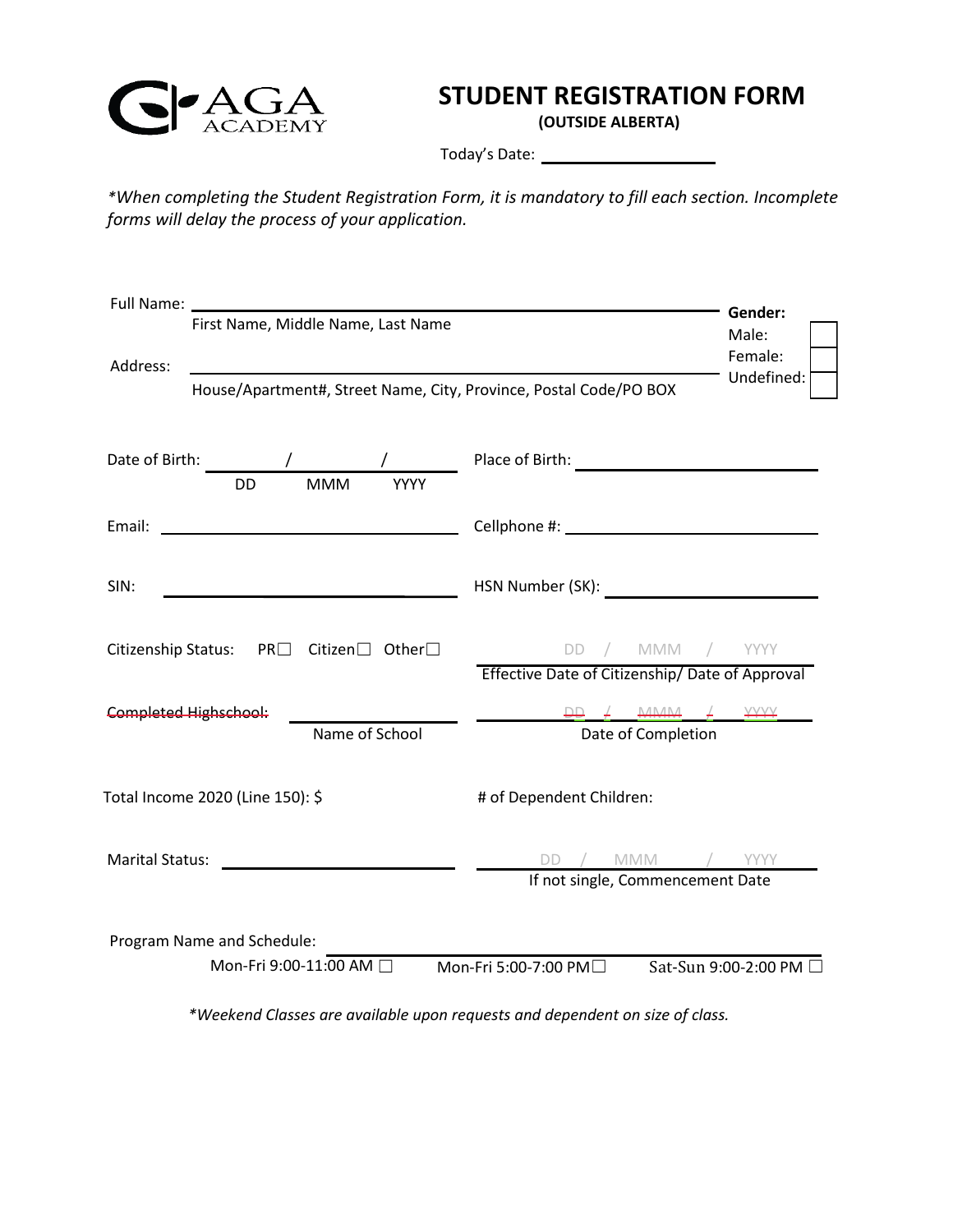### **Spouse Information:**

| ➤ | Name:                           |    |            |      |                                         |
|---|---------------------------------|----|------------|------|-----------------------------------------|
| ➤ | Address:                        |    |            |      |                                         |
|   | $\triangleright$ Date of Birth: |    |            |      |                                         |
|   |                                 |    |            |      |                                         |
|   |                                 | DD | <b>MMM</b> | YYYY |                                         |
|   |                                 |    |            |      | $\geq$ 2020 Total Income (Line 150): \$ |

### **Dependent Information:**

| With<br><b>Disability</b> | <b>Full Name</b> | <b>Birthday</b>                                | Gender                | <b>HSN NUMBER(SK)</b> |
|---------------------------|------------------|------------------------------------------------|-----------------------|-----------------------|
|                           |                  | <b>YYYY</b><br>MMM<br>$\Box$                   | $M \Box F \Box$       |                       |
|                           |                  | <b>YYYY</b><br>M<br>$\overline{1}$             | $M \Box F \Box$       |                       |
|                           |                  | <b>YYYY</b><br>IM.<br>11                       | $M \square F \square$ |                       |
|                           |                  | <b>YYYY</b><br>MMM<br>$\overline{\phantom{1}}$ | $M \Box F \Box$       |                       |
|                           |                  | <b>YYYY</b>                                    | $M \Box F \Box$       |                       |

## **Emergency Contact Information:**

- ➢ Name:
- ➢ Cellphone #:
- ➢ Address:
- $\triangleright$  Relationship to you:

#### **Important Notes:**

*\*For Manitoba Province: Please prepare a copy of your void cheque or direct deposit upon submission.*

*\*For Ontario Province: Please prepare copies of your T4 as well as your spouse.*

I hereby confirm that the information provided herein is accurate, correct, and complete and that the documents submitted along with this registration form are genuine.

**Student Signature: Referred By: Referred By: Referred By: Referred By: Referred By: Referred By: Referred By: Referred By: Referred By: Referred By: Referred By: Referred By: Referred By: Refer**